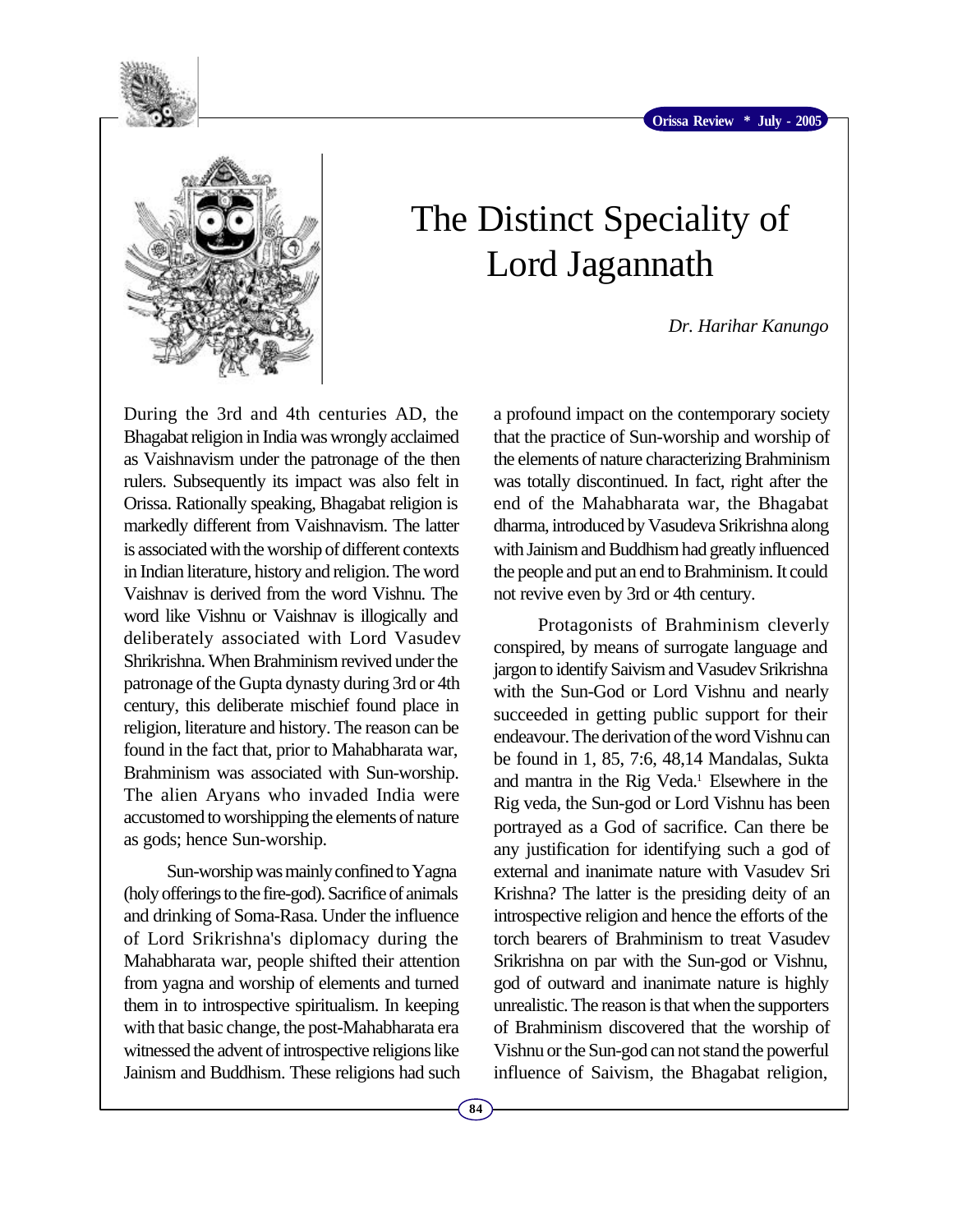Jainism or Buddhism, they propagated rather fraudulently about Shiva, Buddha etc. being the incarnations of Vishnu or the Sun-god. By massive false propaganda, they have managed to ensure the perpetuation of Sun-worship which prevails even today. Such endeavours led to revival of Brahminism during the rule of the Gupta dynasty. This conspiracy no doubt eluded the people. But, still, they have never accepted Vishnu as Sungod at any time. The patrons of Brahminism derive a great mental satisfaction by keeping the Sungod in the guise of Lord Vishnu.

The Protagonists of Yagyajna (Sacrificial offerings to the fire-god) and Sun-worship, under the encouraging patronage of state-power penned several Puranic literature where they invariably propagated that all the deities and religious beliefs worshipped and sustained by the people irrespective of caste or creed were mere parts of incarnations of Lord Vishnu or Sun-god. Therefore we find in the Puranas that Lord Rama, the Son of Kaushalya, Vasudev Srikrishna, Gautam Buddha and Nrushingha have been portrayed and propagated as parts of the socalled Lord Vishnu or Sun-god. Lord Sriram, Lord Srikrishna, the son of Devaki, Lord Nrusingha who emerged out of a shattered pillar greatly influenced and inspired the contemporary society as symbols of inward consciousness. Unfortunately, the protagonists of Brahminism, in the Puranic literature purposefully created by them, identified these gods with the worship of the inanimate Sun-god or Vishnu. The state power no doubt encouraged and patronized such propagandas. The people, though confused, rejected such notions outright. Along with the mythological characters like ShriRam, Srikrishna and Nursingha, the historical religious leaders of Buddhism and Jainaism like Gautam Buddha or Mahavir Jain were falsely propagated as the incarnations of the Sun-god or Vishnu. The



confusion these propagandas created can be traced to Lord Jagannath of Puri.

Historically and ethically speaking, Lord Jagannath, the presiding deity of the land of Odra was worshipped by the Buddhists during the 7th and 8th centuries as the overall manifestation of the spiritual consciousness of different tribal groups like the Odras and the Nagas. The Buddhists accomplished unanimity in the diverse religious beliefs of these different tribal races like Nagas and Odras and this gave rise to the practice of worshipping Lord Jagannath. That is why we find the influence of Buddhism in the cult of Lord Jagannath even today. Such synchronized religious feeling and reasoning reflect an introspective consciousness having its own speciality and distinction profoundly affecting the minds of all Indians. That is why during the 7th and 8th centuries; Lord Jagannath was acclaimed as the presiding deity of the entire Odra region. We find in Madalapanji that with the rise of Keshari dynasty, Jajati became the monarch. He searched for this state deity of Orissa and installed Him in Puri. By the time of the Lord's installation, the popular gods like Lord Shriram and Vasudev Shrikrishna were given the title of Purushottam (The perfect man and the propaganda of their being parts or incarnations of Lord Vishnu or Surya (The Sun God) went on unabated. These propagandas originated from the Puranic literature since the 3rd and 4th centuries and are still in vogue.

After Lord Jagannath's installation in Puri by royal effort, he too has been fraudulently termed as a part or incarnation of Lord Vishnu or the Sun God. His name, therefore has acquired the prefix of Purushottam or the perfect man. Initially, Lord Jagannath was described as a miraculous derivation of Nrushingha and subsequently, he is identified with Vasudev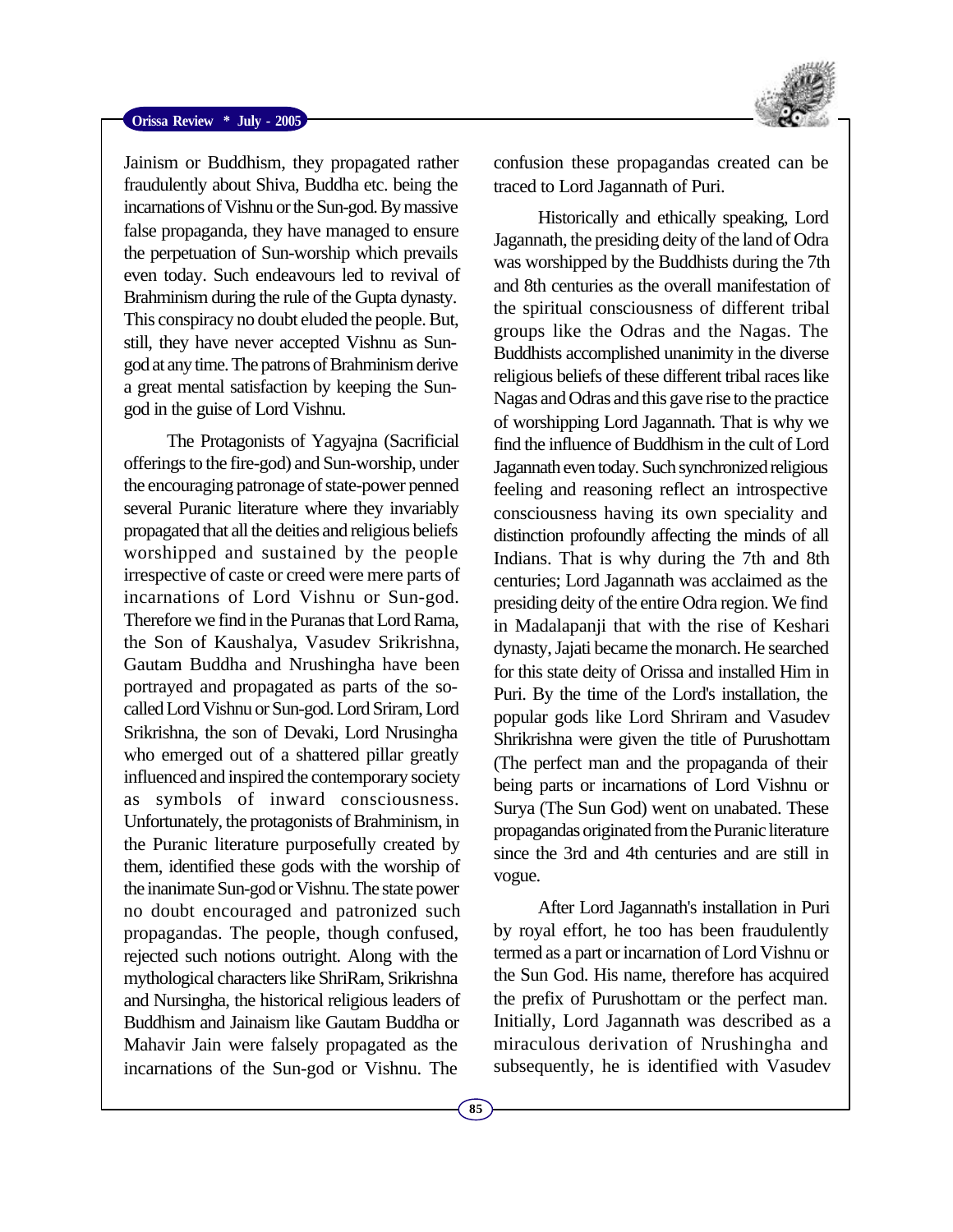

Srikrishna. But from the historical and logical view point, even by his acquiring this prefix of Purushottam, he can neither be identified with Nrushingha nor with Shri Krishna, the Purushottam. The word Purushottam or the perfect man, fails to convey the full significance of the omnipresent Lord Jagannath, from the ethical point of view. Possibly, this is the view expressed by Dibakar Das, a 17th century poet in his book of verse 'Jagannath Charitamrita' - "Lord Jagannath is cent percent complete with Divine Qualities, a part of which went to Srikrishna the son of Nanda. But he turned this part into one hundred percent and moved around in the land of Gopa."<sup>2</sup>

From this, we find that 'Purushottam' or the Perfect man is qualitative concept. But a deliberate attempt has been made to attach this term to Lord Jagannath who defies any qualitative description (Gunatita). He is far beyond logical reasoning and some one very special. So from this view point, Lord Shri Ram has been called 'Maryada Purushottam' (the Perfect Man of Glory), Srikrishna or Nrusingha also carry this prefix as all of them have been propagated as belonging to the category of Lord Vishnu. Lord Jagannath is altogether a different phenomenon and beyond qualitative description. Unfortunately 'Purushottam is prefixed to this name so that He can be easily called an incarnation of Lord Vishnu.

The ancestors of the Monarchs belonging to the Soma or Keshari dynasty made Sripur of Madhya Pradesh their capital and ruled in that state. Nrusingha, the Purushottam, was their house-hold deity. From an inscription preserved in the Museum of Raipur, it is learnt that, in the 8th century, Basatta Devi, a queen of the Soma dynasty, has built a temple in Sripur and installed her house hold deity, Nrushingha, the Perfect Man, there. In the years that followed, descendants of

Soma dynasty who ruled Sonepur in Orissa also built a temple in the mountain region of Gandhamardan, installed Nrusingha, the Perfect Man in that temple and worshipped Him. That is the famous Nrusinghanath temple of Bolangir. We learn from history that, years after, the descendants of Soma dynasty also built a temple at Puri, for the worship of their household deity, Lord Nrusingha, the Purushottam. Having conquered different regions in Orissa, the Somavanshi kings installed the statues of Purushottam Nrusingha in those places and encouraged His worship. They also patronized many books of verses eulogizing the deity, Purushottam Nrusingha. "Anargha Raghav", a drama by Murari Mishra, "Prabodha Chandrodaya," another drama by Krishna Mishra, "Vaswati" by Satananda, 'Krutya Kalpataru' and 'Brahma Yamalatantra' are some of these books lauding the Lord Nrusingha the household deity of the Somavanshi rulers, brought from Sripur of Madhya Pradesh. Many historians, litterateurs and research scholars have deliberately attempted to identify this Purushottam Nrusingha with Lord Jagannath. Such attempts were wrong and miss leading. Puri was widely propagated as Purushottam Kshetra (or the land of the Perfect Man) only because the Soma Vanshi kings installed the deity Nrusingha (brought from Sripur in Madhya Pradesh) in Puri. These kings tried to popularise Nrusingha-worship throughout Orissa. Hence Puri earned the epithet Purushottam Kshetra. But in later period, Lord Jagannath earned the status and recognition of being the presiding deity of the Odra land and was installed in Puri and in due course of time replaced Nrusingha who had earned the same status before. So Puri, previously called Purushottam kshetra (or the land of the Perfect man)came to be known in due course of event as the land of Lord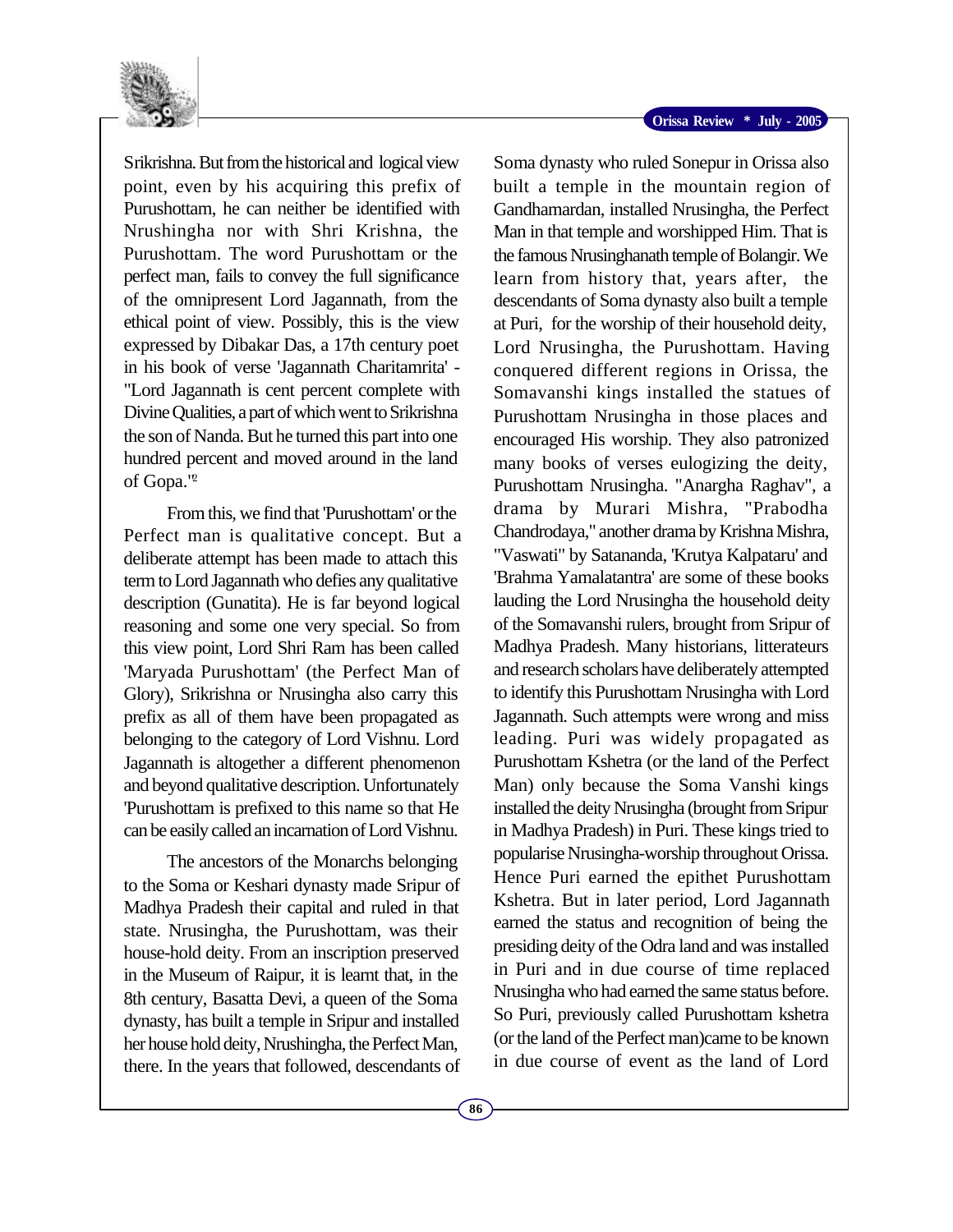

Jagannath who was installed there as the presiding deity and was worshipped.

So "Purushottam Kshetra"(the land of the Perfect Man and Jagannath Dham)the land of Lord Jagannath are not at all synonymous. "Purushottam" and "Jagannath" are different terms, the former referring to "Purushottam Nrusingha" and not to Lord Jagannath. However, the unjustified effort is on to identify Jagannath with Purushottam as well as to equate Lord Jagannath with Lord Vishnu. From time to time, this effort has obtained royal patronage which encouraged the writing of such fictitious and propagandist puranas like Skanda Purana.<sup>3</sup>

We can also mention the age-old attempts to equate Lord Jagannath with Purushottam Nrusingha. And at a later stage, the Vaishnavites adopted a different strategy to identify Lord Jagannath with Vasudeva Srikrishna, the Presiding deity of Bhagabat religion. Of course, taking a closer look, we can not find any marked difference between the religious aspects of Vasudeva Srikrishna and Lord Jagannath. But still, both are certainly not identical. Just as Vasudeva Srikrishna of Bhagabat religion is distinctly different from Vishnu or Surya worshipped by the Vaishnavities, similarly, the cult of Lord Jagannath, enunciated by the Buddhists, is different from that of Vasudeva Shri Krishna. But as a result of conspiracy laid out by the Vaishnavities, many propagandist Puranic works proclaiming Vasudeva Shri Krishna as the incarnation or part of Lord Vishnu came into being. In a similar manner, malafide efforts to identify Lord Jagannath with Vasudeva Shri Krishna with the help of Propagandist Puranas have never stopped.

Possibly noting this,Jayadev, a 12th century poet wrote in his Dasavatara Stotram -

 "Thou, O Keshava ! Who discredited the rituals of yajna and the Vedas, thou whose soul wept

witnessing the religious sacrifice of animals, incarnated thyself as Lord Buddha. Glory to thee, O Jagadish (Lord of universe) Hari."

It is obvious that Jayadeva was referring to Lord Keshava or Srikrishna reincarnating Himself as Lord Buddha or Lord Jagannath. But despite all the apparent similarities research scholars have proved that they are not inseparable. As has been said earlier, under pressure of circumstance the patrons of Vaishnavism or Brahminism had drawn Vasudeva Srikrishna into their religious fold. However, the cult of Lord Jagannath is very special and distinct. Conforming this distinctive aspect of Lord Jagannath, Dr. Harekrishna Mahatab has aptly observed in his "History of Orissa":-

"Three factors prevent us from accepting Jagannath as the Lord of Brahminism, they are, (i) the name, "Jagannath " (The Lord of Universe), (ii) The very statue of Jagannath, (iii) The presence of Suvadra with Him.

So how did the name "Krishna Vasudeva" "Vanish and was replaced by Jagannath?"Along with their effort to proclaim, Lord SriRam, Lord Srikrishna and Lord Nrusingha Vishnu or Surya incarnate, the patrons of Brahminism spared no pain in encouraging the special worship of Surya or Vishnu in Orissa. This effort was very expensive. The Sun-Temple at Konark (Arka kshetra or the Land of Sun) testifies to this. All the revenue Orissa earned in twelve years was spent for the construction of this temple. The Sun-Temple, no doubt, is a marvellous object of art. But the basic purpose (Sun-worship) for which it was built went flak with the people of Orissa. Although they are proud of this beautiful artistic work, they have never taken to worshipping Vishnu or Surya. That is why the Sun Pillar (Arun Stambha) of the Konark Temple was shifted to Puri and was placed in front of the Lion's gate of